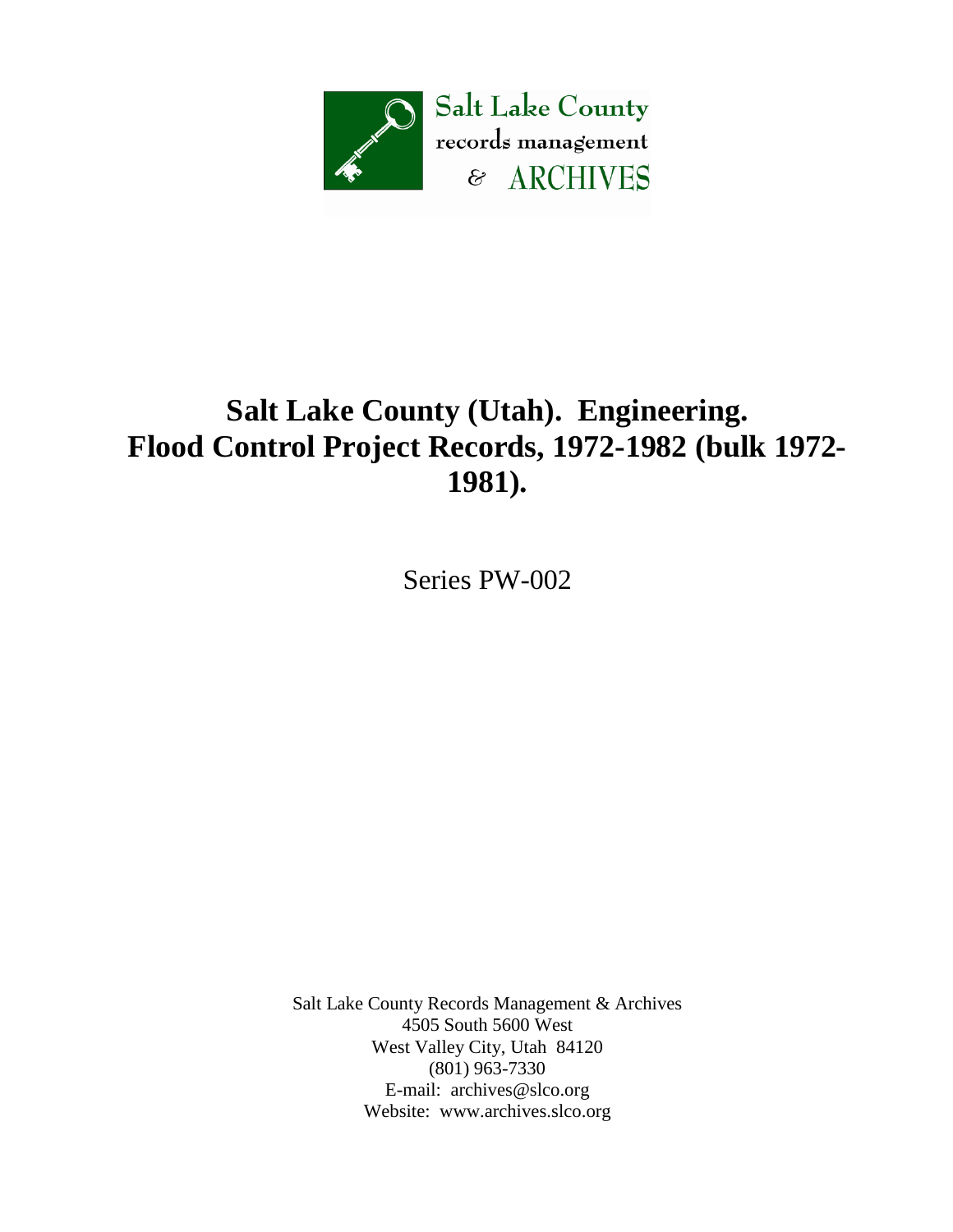Salt Lake County (Utah). Engineering. Flood Control Project Records. Series #PW-002.

### **Overview of Records**

| Creator:       | <b>Public Works</b>                                                                                                                     |
|----------------|-----------------------------------------------------------------------------------------------------------------------------------------|
| Title:         | Flood Control Project Records                                                                                                           |
| Dates:         | 1972 – 1982; bulk 1972-1981                                                                                                             |
| Series Number: | <b>PW-002</b>                                                                                                                           |
| Quantity:      | 91 microfilm reels                                                                                                                      |
| Arrangement:   | Numerical by first coordinate of address.                                                                                               |
| Abstract:      | These files are created when property owners propose a change to their<br>property which also involves a change in the drainage system. |

## **Administrative Information**

| <b>Access Restrictions:</b> | <b>None</b>                                                                                                                                                                       |
|-----------------------------|-----------------------------------------------------------------------------------------------------------------------------------------------------------------------------------|
| Use Restrictions:           | May contain plans protected by copyright.                                                                                                                                         |
| <b>Preferred Citation:</b>  | Reel number, Folder number; Flood Control Project Records, 1972-1982;<br>Salt Lake County Engineering; Salt Lake County Records Management &<br>Archives, West Valley City, Utah. |
| Provenance:                 | Copies provided by the Utah State Archives in April of 2009. Original<br>Microfilm maintained by the Utah State Archives.                                                         |
| <b>Related Records:</b>     |                                                                                                                                                                                   |

#### **History Note**

#### **Scope and Content Note**

These files contain detailed flood control requirements for each property, including applications, building sign-offs, calculations for run off determination, and plot plans. Those reels labeled alphanumerically (ex: F-121) contain Project Records, which includes administrative correspondence, master plans, and project agreements between cities.